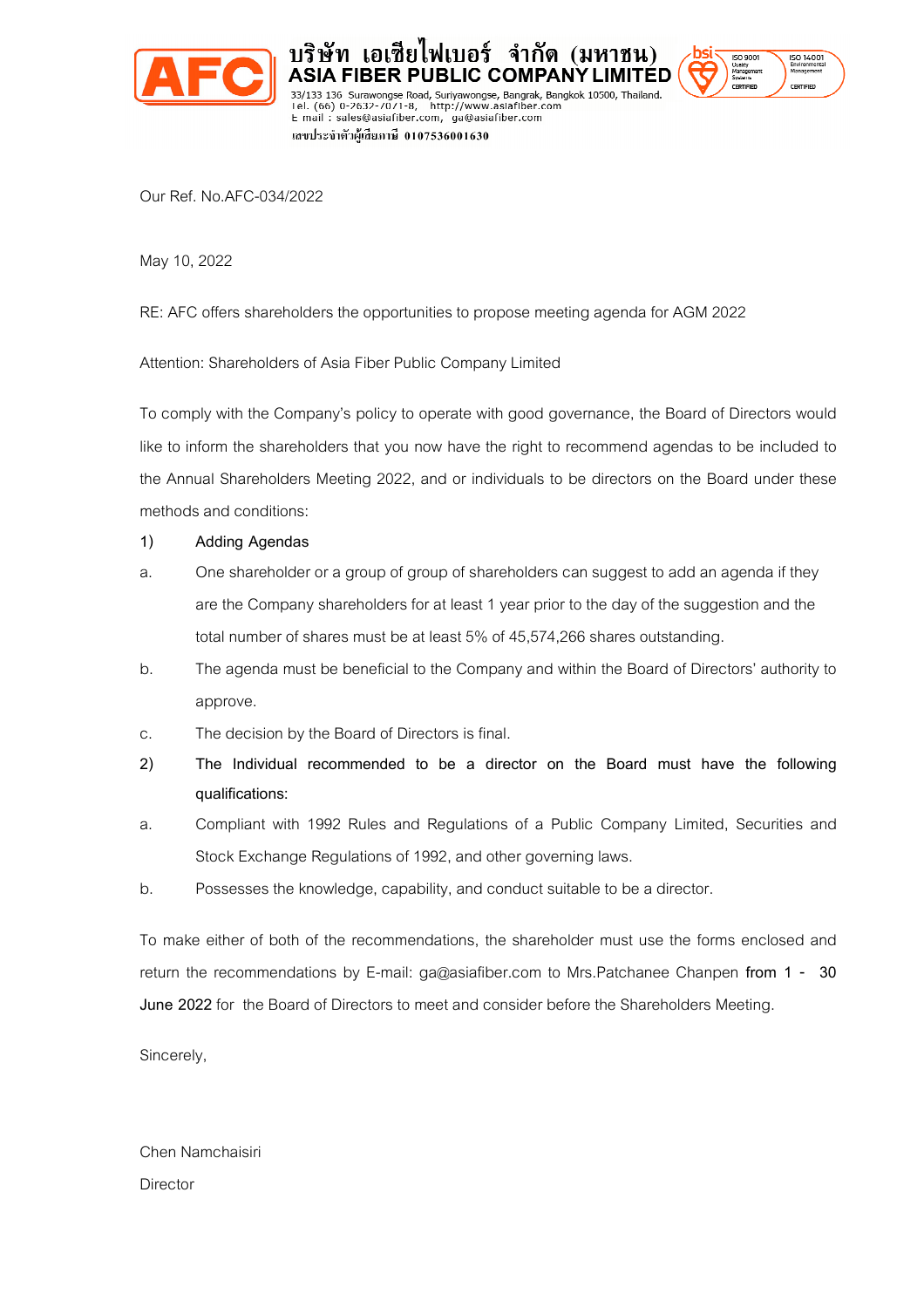Agenda(s) for the Annual Shareholders Meeting to be held on October 10, 2022, 2.00 p.m. at the Corporate Meeting Room, 33/133-136 Surawongse Road, Suriyawongse Sub-District, Bangrak, Bangkok 10500 (27<sup>th</sup> Floor, Wall Street Tower)

- $1)$
- $(2)$
- $3)$

Attached with my petition for adding agenda(s) is the certified document(s), total..............pages, as evidence of my shareholdings of your company.

Remarks: If the shareholder's shares are less than 5%, it is the responsibility of the shareholder to contact other shareholders and collect all documents and evidences of shareholdings to meet the minimum shares required for the petition to add agenda(s).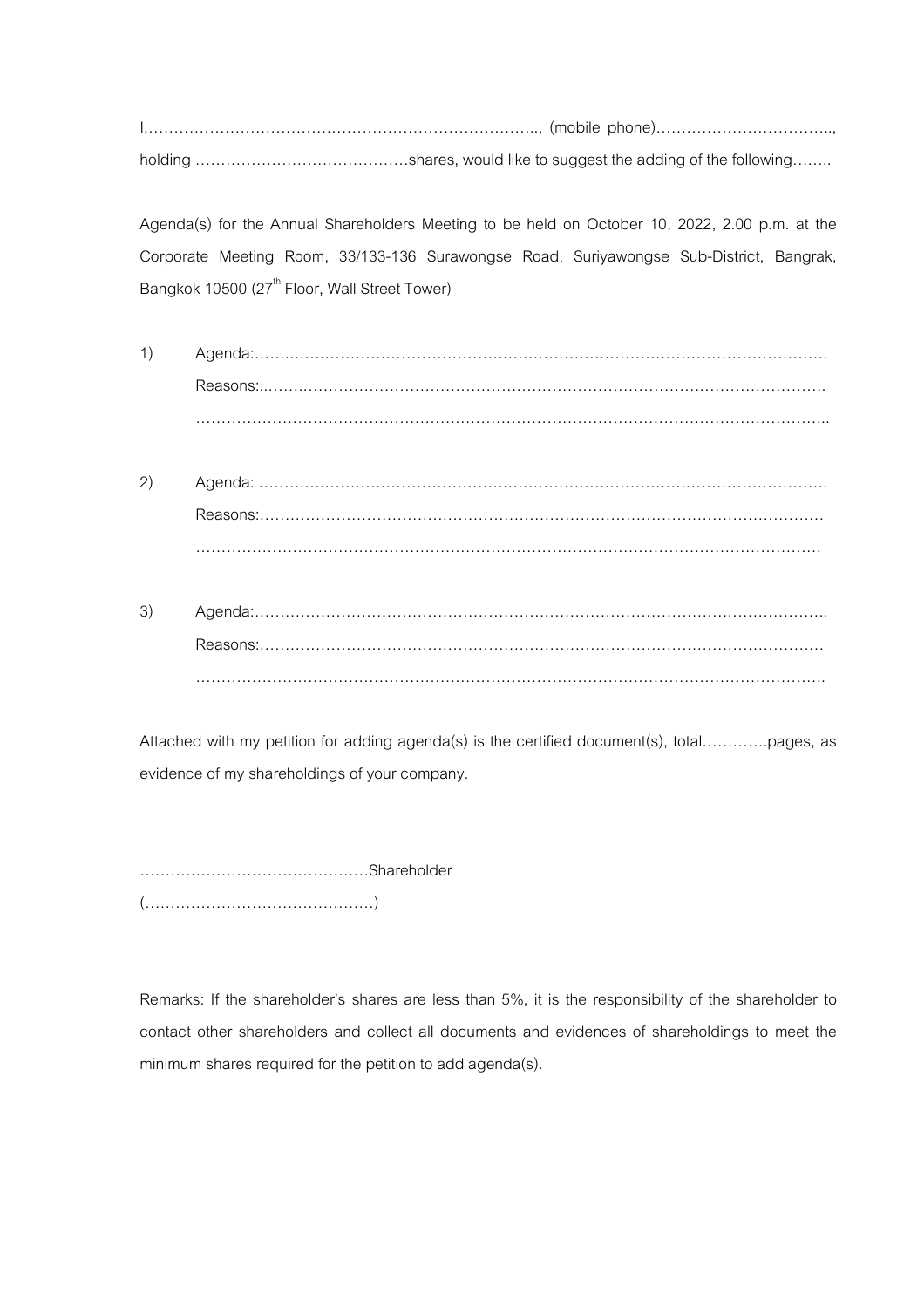Individuals petitioning for adding agenda(s) are as follow:

| No. | Name | Mobile No. | <b>Share Quantity</b> | Signature |
|-----|------|------------|-----------------------|-----------|
|     |      |            |                       |           |
|     |      |            |                       |           |
|     |      |            |                       |           |
|     |      |            |                       |           |
|     |      |            |                       |           |
|     |      |            |                       |           |
|     |      |            |                       |           |
|     |      |            |                       |           |
|     |      |            |                       |           |
|     |      |            |                       |           |
|     |      |            |                       |           |
|     |      |            |                       |           |
|     |      |            |                       |           |
|     |      |            |                       |           |
|     |      |            |                       |           |
|     |      |            |                       |           |
|     |      |            |                       |           |
|     |      |            |                       |           |
|     |      |            |                       |           |
|     |      |            |                       |           |
|     |      |            |                       |           |
|     |      |            |                       |           |
|     |      |            |                       |           |
|     |      |            |                       |           |
|     |      |            |                       |           |
|     |      |            |                       |           |
|     |      |            |                       |           |

Total number of shares::::::::::::.